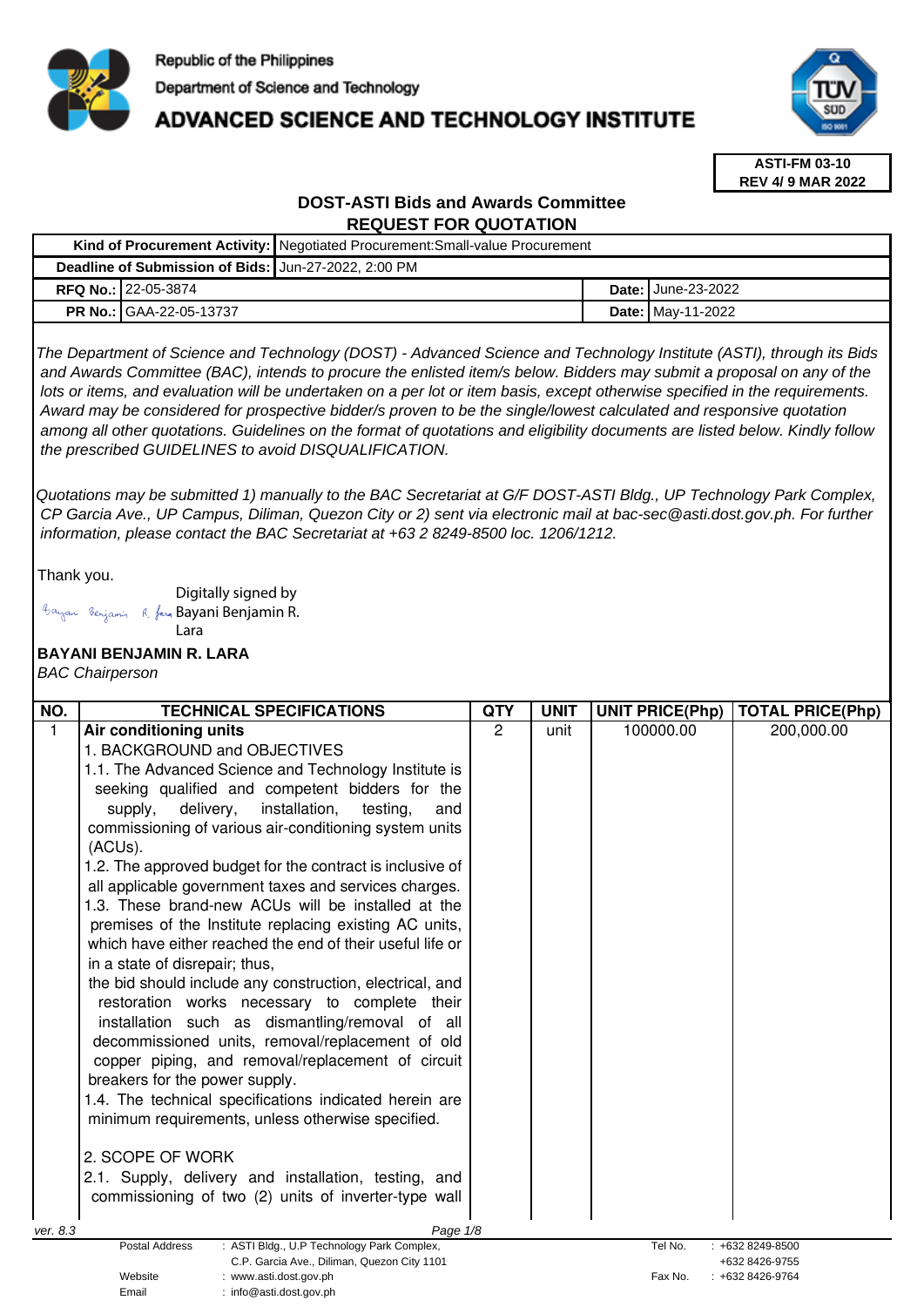mounted air-conditioning units (ACUs) for OLD COA and CSD.

2.2. Dismantling and removal of all identified existing ACUs (indoor and outdoor units), roughing-ins and other materials to be replaced.

2.3. Chipping and boring of holes through walls, ceiling, and floor (if applicable) for the passage of the refrigerant and condensate piping system and electrical wirings.

2.4. Restoration works on affected areas caused by installation works to its original condition, if any.

2.5. Leak test, test run and observation of each set of ACUs.

2.6. Supply, delivery, installation, and complete layout of copper (refrigerant) piping and condensate drain system, with corresponding fittings and accessories, for each set of AC units.

2.7. Supply, delivery, installation, and complete layout of required electrical wiring system (feeder line) and control devices (circuit breaker with NEMA 3R box) per set of ACUs connected to the main power supply line.

2.8. Supply, delivery, and installation of fabricated steel support frames made of angular bar, pre-painted with metal primer and enamel paint for the condensing (outdoor) unit, to be installed on the concrete wall of the building (outside) with a clearance of at least 0.30 meters. Indoor units (evaporator) shall be properly mounted on the wall or on steel frames (for floor standing units).

2.9. Supply of other equipment, including all necessary accessories and appurtenances not specifically mentioned herein but are considered standard issue and necessary for the safe, reliable, and proper operation of the air conditioning system.

## 3. TECHNICAL SPECIFICATIONS

3.1. Two (2) Units of 1.5 HP Inverter-type Wall mounted Airconditioning Unit (ACU)

3.1.1. ACU must provide a cooling capacity of at least 12,000 BTU/hr or better

3.1.2. ACU must operate with 230-volts, 60Hz, 1-phase or 3-phase power supply

3.1.3. ACU must be rated with an energy efficiency ratio (EER) of 12.5 or higher

3.1.4. ACU must use a R410A cooling agent (refrigerant)

3.1.5. ACU must use refrigerant (copper) piping and communication wires not exceeding 6-meters (~20-feet).

3.1.6. ACU must use condensate drain (PVC) pipes not exceeding 9-meters (~30-feet).

3.1.7. ACU must be equipped with an inverter compressor motor.

3.1.8. ACU's outdoor unit must possess a resistance class of at least IP24.

3.1.9. ACU must possess the following functional features:

3.1.9.1. Remote control operations

3.1.9.2. Auto-swing function for even airflow distribution 3.1.9.3. Indicator LED displays to show current temperature setting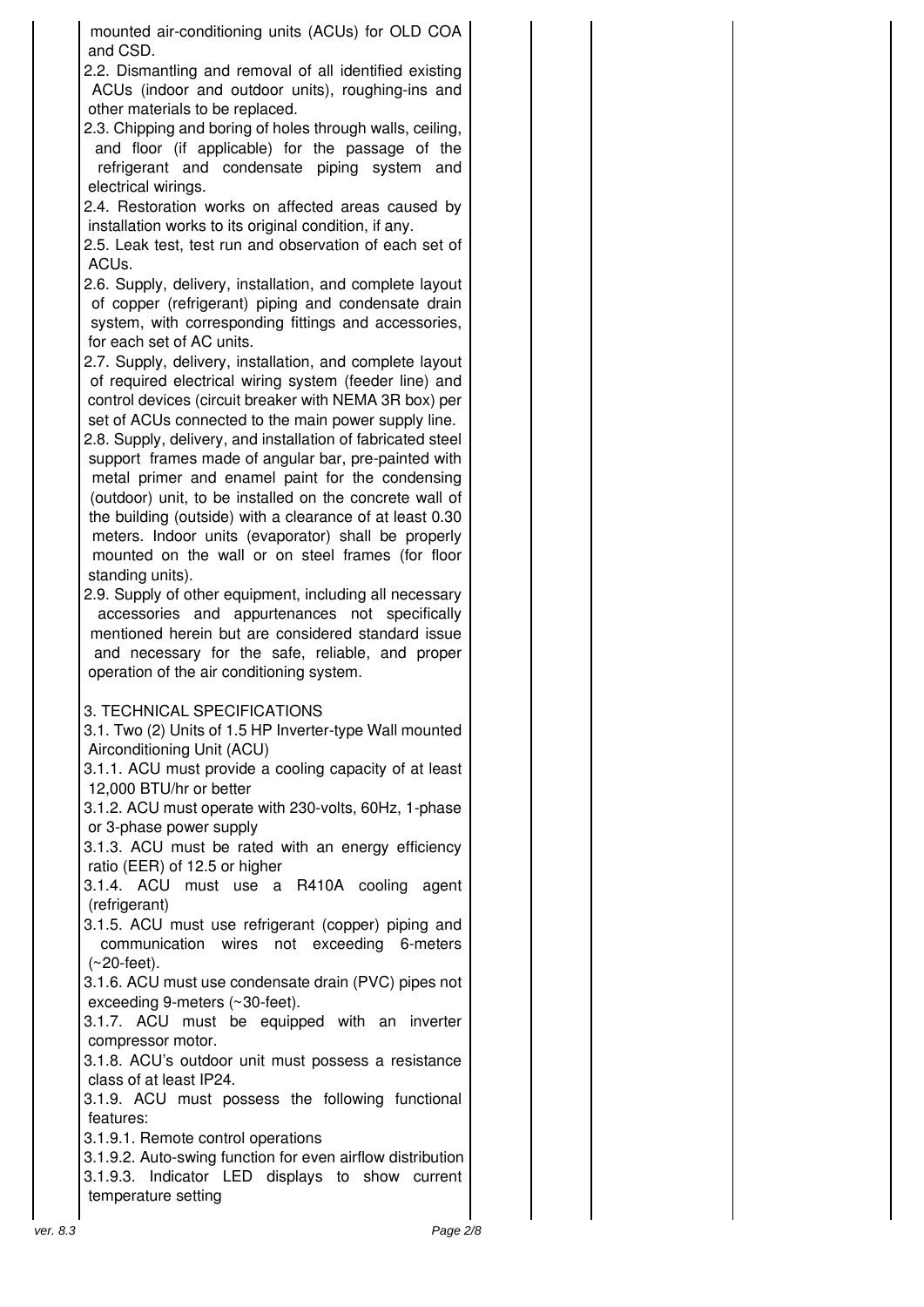| 3.1.9.4. Self-diagnosis mode for providing error codes<br>to assist in troubleshooting<br>3.1.9.5. Auto-restart function for automatically restoring<br>previous function setting after a power interruption |  |
|--------------------------------------------------------------------------------------------------------------------------------------------------------------------------------------------------------------|--|
|                                                                                                                                                                                                              |  |
| <b>4. TERMS AND CONDITIONS</b><br>4.1. ACUs, copper pipes, drain pipes, and fittings must<br>be brand                                                                                                        |  |
| new and unused.<br>4.2. The manufacturer of the ACUs must be ISO<br>certified or any                                                                                                                         |  |
| equivalent certification that guarantees that they have<br>a quality                                                                                                                                         |  |
| management system in place. The bidder must submit<br>documentary proof of ISO certification of the offered<br>brands                                                                                        |  |
| issued by accredited registrars or any equivalent<br>certification<br>body.                                                                                                                                  |  |
| 4.3. The bidder must have at least one (1) authorized<br>service                                                                                                                                             |  |
| centers in the National Capital Region (NCR) of the<br>brand/model                                                                                                                                           |  |
| of the product being offered for, but not limited to,<br>regular                                                                                                                                             |  |
| preventive maintenance and<br>general<br>cleaning<br>services.                                                                                                                                               |  |
| 4.4. The bidder must perform quarterly general<br>cleaning service                                                                                                                                           |  |
| for one (1) year covering all ACUs:<br>4.4.1. Perform general cleaning of condenser and                                                                                                                      |  |
| evaporator.<br>4.4.2. Cleaning of blower wheel and fan blade.<br>4.4.3. Cleaning of cabinet and face cover.                                                                                                  |  |
| 4.4.4. Conduct thorough inspection of electrical<br>wiring/connections and mechanical controls                                                                                                               |  |
| 4.4.5. Check cabinet for corrosion and repair<br>4.4.6. Conduct flushing of drain pipe.                                                                                                                      |  |
| 4.4.7. Freon charging (if necessary)<br>4.4.8. Submit status report of all the activities                                                                                                                    |  |
| performed.<br>4.5. The bidder must submit an "As-Built" plan                                                                                                                                                 |  |
| indicating the<br>exact locations of the circuit breakers, indoor and                                                                                                                                        |  |
| outdoor units of<br>each ACUs on each floor, and corresponding routes of                                                                                                                                     |  |
| the<br>condensate drain and refrigerant piping system upon                                                                                                                                                   |  |
|                                                                                                                                                                                                              |  |
| completion<br>of the installation and commissioning activities.                                                                                                                                              |  |
| 5. WARRANTY and AFTER-SALES SUPPORT                                                                                                                                                                          |  |
| 5.1. All ACUs must carry five (5) years warranty for<br>compressor                                                                                                                                           |  |
| and one (1) year for other parts and services that<br>cover defects in                                                                                                                                       |  |
| materials and workmanship. Warranty service shall<br>commence from the date of end-user acceptance.                                                                                                          |  |
| 5.2. Technical support services must be available 9<br>hours per                                                                                                                                             |  |
| day, Monday to Friday (including holidays), during                                                                                                                                                           |  |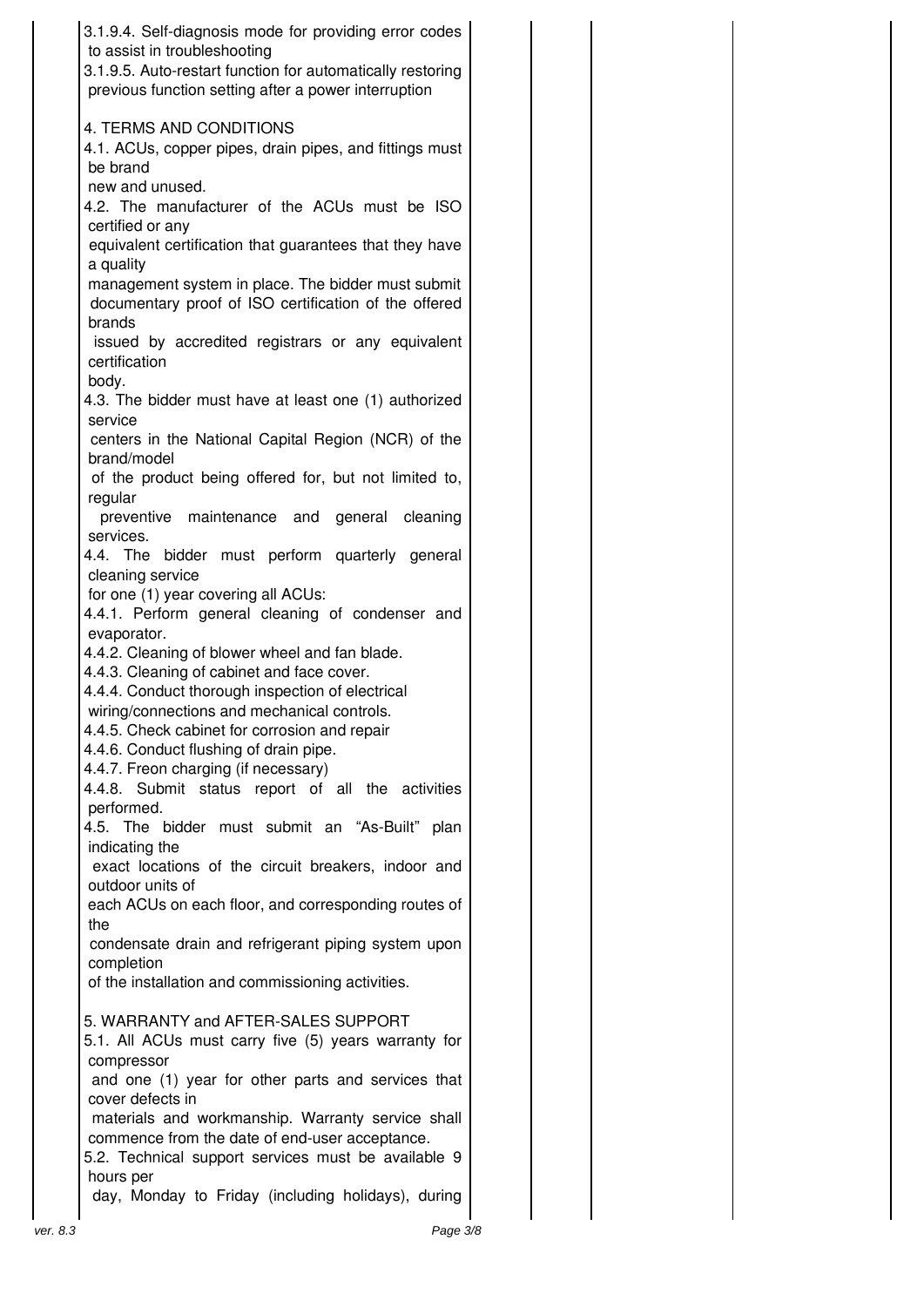|                | business<br>hours, 9-6PM Philippines Standard Time (UTC+8)<br>5.2.1. Must respond within four (4) business hours, and<br>for<br>unresolved issues exceeding one (1) business day,<br>updates must<br>be made available to the end-users every three (3)<br>business<br>days.<br>5.2.2. Any repair or replacement service must be<br>successfully<br>performed within twenty (20) business days.<br>5.3. End-users must be able to request technical<br>support by<br>phone and/or email.<br>5.4. Onsite technical support may be requested for<br>special cases<br>including, but not limited to, the following issues:<br>5.4.1. Not activating<br>5.4.2. Not blowing cold air<br>5.4.3. ACU freezing up<br>5.4.4. Refrigerant leak<br>5.4.5. Leaking ducts and clogged drains<br>5.4.6. Frozen evaporator coils<br>5.4.7. Electric control failure<br>5.4.8. Drainage problems<br>5.4.9. Thermostat sensor problems<br>6. DELIVERY AND PAYMENT TERMS<br>6.1. Delivery of the Goods and/or performance of<br>Services shall<br>be made by the Supplier within Thirty (30) calendar<br>days upon<br>issuance of Notice to Proceed (NTP).<br>6.2.<br>shall<br>Payment<br>be<br>made<br>only<br>upon<br>certification/acceptance<br>by the End User to the effect that the Goods have<br>been rendered<br>or delivered in accordance with the terms of this<br>Contract and<br>have been duly inspected and accepted. No payment<br>shall be<br>made for services not yet rendered or for supplies and<br>materials<br>not yet delivered under this Contract. |              |      |           |            |
|----------------|-------------------------------------------------------------------------------------------------------------------------------------------------------------------------------------------------------------------------------------------------------------------------------------------------------------------------------------------------------------------------------------------------------------------------------------------------------------------------------------------------------------------------------------------------------------------------------------------------------------------------------------------------------------------------------------------------------------------------------------------------------------------------------------------------------------------------------------------------------------------------------------------------------------------------------------------------------------------------------------------------------------------------------------------------------------------------------------------------------------------------------------------------------------------------------------------------------------------------------------------------------------------------------------------------------------------------------------------------------------------------------------------------------------------------------------------------------------------------------------------------------------------------------------------------------------|--------------|------|-----------|------------|
| $\overline{2}$ | One (1) Aircon with installation<br>1. BACKGROUND and OBJECTIVES<br>1.1. The Advanced Science and Technology Institute is<br>seeking qualified and competent bidders for the<br>delivery,<br>installation,<br>supply,<br>testing,<br>and<br>commissioning of various air-conditioning system units<br>(ACUs).<br>1.2. The approved budget for the contract is inclusive of<br>all applicable government taxes and services charges.<br>1.3. These brand-new ACUs will be installed at the<br>premises of the Institute replacing existing AC units,<br>which have either reached the end of their useful life or<br>in a state of disrepair; thus,<br>the bid should include any construction, electrical, and<br>restoration works necessary to complete their                                                                                                                                                                                                                                                                                                                                                                                                                                                                                                                                                                                                                                                                                                                                                                                             | $\mathbf{1}$ | unit | 220000.00 | 220,000.00 |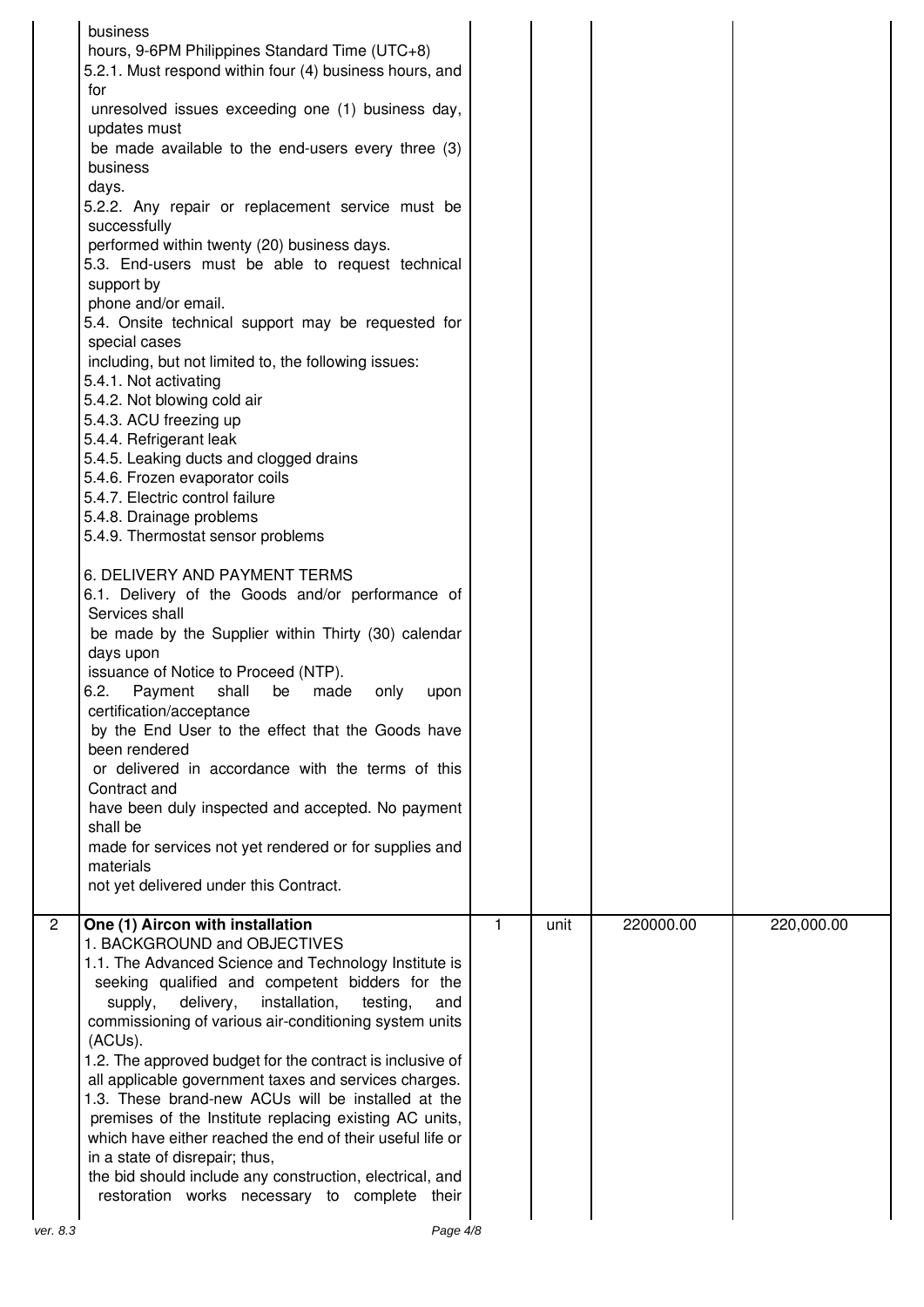installation such as dismantling/removal of all decommissioned units, removal/replacement of old copper piping, and removal/replacement of circuit breakers for the power supply.

1.4. The technical specifications indicated herein are minimum requirements, unless otherwise specified.

## 2. SCOPE OF WORK

2.1. Supply, delivery and installation, testing, and commissioning of one (1) unit of inverter-type ceiling suspended air-conditioning units (ACUs) for ALAM.

2.2. Dismantling and removal of all identified existing ACUs (indoor and outdoor units), roughing-ins and other materials to be replaced.

2.3. Chipping and boring of holes through walls, ceiling, and floor (if applicable) for the passage of the refrigerant and condensate piping system and electrical wirings.

2.4. Restoration works on affected areas caused by installation works to its original condition, if any.

2.5. Leak test, test run and observation of each set of ACUs.

2.6. Supply, delivery, installation, and complete layout of copper (refrigerant) piping and condensate drain system, with corresponding fittings and accessories, for each set of AC units.

2.7. Supply, delivery, installation, and complete layout of required electrical wiring system (feeder line) and control devices (circuit breaker with NEMA 3R box) per set of ACUs connected to the main power supply line.

2.8. Supply, delivery, and installation of fabricated steel support frames made of angular bar, pre-painted with metal primer and enamel paint for the condensing (outdoor) unit, to be installed on the concrete wall of the building (outside) with a clearance of at least 0.30 meters. Indoor units (evaporator) shall be properly mounted on the wall or on steel frames (for floor standing units).

2.9. Supply of other equipment, including all necessary accessories and appurtenances not specifically mentioned herein but are considered standard issue and necessary for the safe, reliable, and proper operation of the air conditioning system.

## 3. TECHNICAL SPECIFICATIONS

3.1. One (1) Unit of 3 TR Inverter-type Ceiling Suspended Airconditioning Unit (ACU)

3.1.1. ACU must provide a cooling capacity of at least 36,000 BTU/hr or better

3.1.2. ACU must operate with 230-volts, 60Hz, 1-phase or 3-phase power supply

3.1.3. ACU must be rated with an energy efficiency ratio (EER) of 12.67 or higher

3.1.4. ACU must use a R410A cooling agent (refrigerant)

3.1.5. ACU must use refrigerant (copper) piping and communication wires not exceeding 6-meters (~20-feet).

3.1.6. ACU must use condensate drain (PVC) pipes not exceeding 9-meters (~30-feet).

3.1.7. ACU must be equipped with an inverter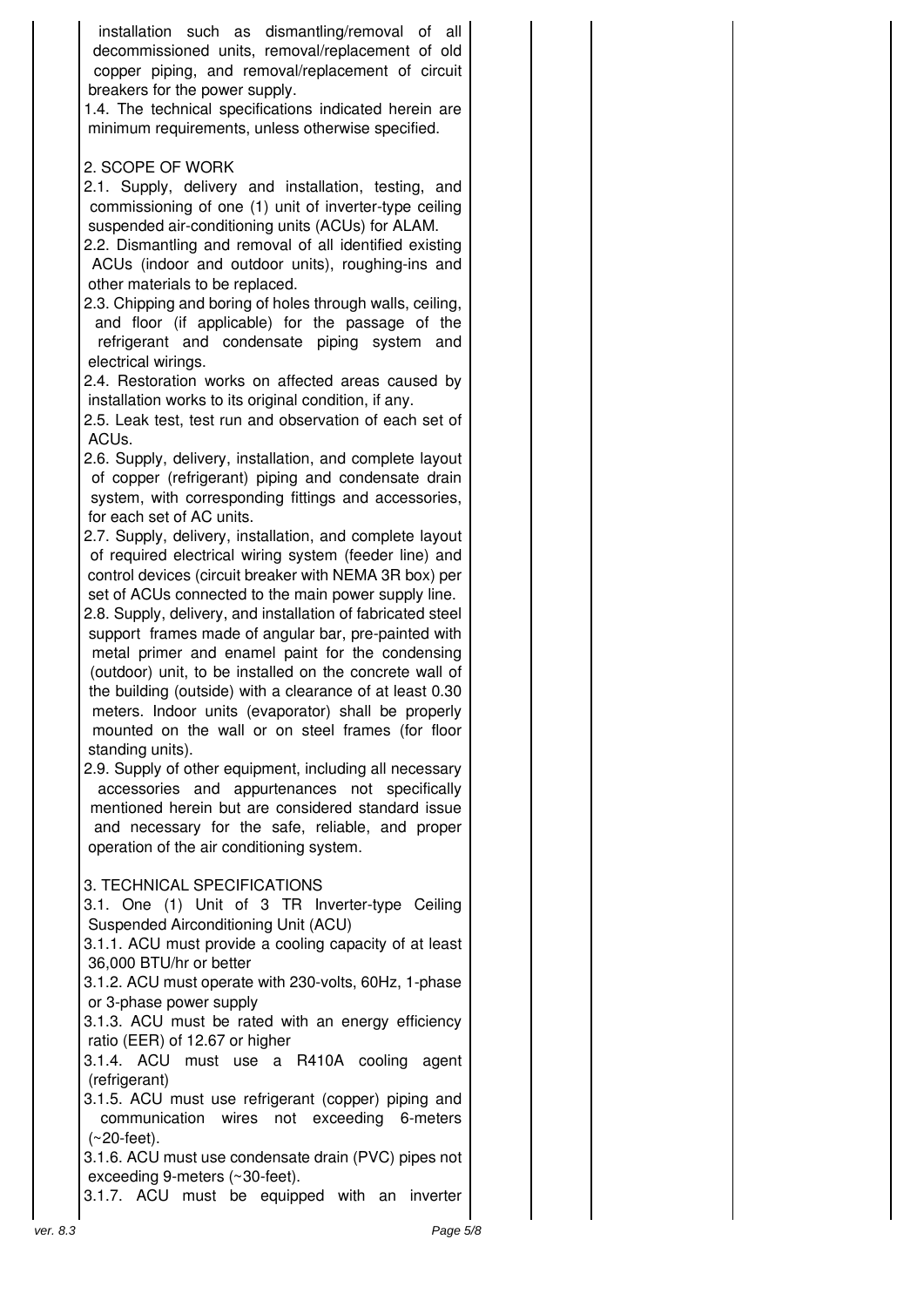| compressor motor.<br>3.1.8. ACU's outdoor unit must possess a resistance<br>class of at least IP24.                                                                                                          |  |
|--------------------------------------------------------------------------------------------------------------------------------------------------------------------------------------------------------------|--|
| 3.1.9. ACU must possess the following functional<br>features:                                                                                                                                                |  |
| 3.1.9.1. Remote control operations<br>3.1.9.2. Auto-swing function for even airflow distribution<br>3.1.9.3. Indicator LED displays to show current<br>temperature setting                                   |  |
| 3.1.9.4. Self-diagnosis mode for providing error codes<br>to assist in troubleshooting<br>3.1.9.5. Auto-restart function for automatically restoring<br>previous function setting after a power interruption |  |
| 4. TERMS AND CONDITIONS<br>4.1. ACUs, copper pipes, drain pipes, and fittings must<br>be brand                                                                                                               |  |
| new and unused.<br>4.2. The manufacturer of the ACUs must be ISO<br>certified or any                                                                                                                         |  |
| equivalent certification that guarantees that they have<br>a quality                                                                                                                                         |  |
| management system in place. The bidder must submit<br>documentary proof of ISO certification of the offered<br>brands                                                                                        |  |
| issued by accredited registrars or any equivalent<br>certification<br>body.                                                                                                                                  |  |
| 4.3. The bidder must have at least one (1) authorized<br>service                                                                                                                                             |  |
| centers in the National Capital Region (NCR) of the<br>brand/model                                                                                                                                           |  |
| of the product being offered for, but not limited to,<br>regular<br>preventive maintenance and general cleaning                                                                                              |  |
| services.                                                                                                                                                                                                    |  |
| bidder must perform quarterly general<br>4.4. The<br>cleaning service<br>for one (1) year covering all ACUs:                                                                                                 |  |
| 4.4.1. Perform general cleaning of condenser and<br>evaporator.                                                                                                                                              |  |
| 4.4.2. Cleaning of blower wheel and fan blade.<br>4.4.3. Cleaning of cabinet and face cover.                                                                                                                 |  |
| 4.4.4. Conduct thorough inspection of electrical<br>wiring/connections and mechanical controls.<br>4.4.5. Check cabinet for corrosion and repair                                                             |  |
| 4.4.6. Conduct flushing of drain pipe.<br>4.4.7. Freon charging (if necessary)                                                                                                                               |  |
| 4.4.8. Submit status report of all the activities<br>performed.<br>4.5. The bidder must submit an "As-Built" plan                                                                                            |  |
| indicating the<br>exact locations of the circuit breakers, indoor and<br>outdoor units of                                                                                                                    |  |
| each ACUs on each floor, and corresponding routes of<br>the                                                                                                                                                  |  |
| condensate drain and refrigerant piping system upon<br>completion<br>of the installation and commissioning activities.                                                                                       |  |
| 5. WARRANTY and AFTER-SALES SUPPORT                                                                                                                                                                          |  |
|                                                                                                                                                                                                              |  |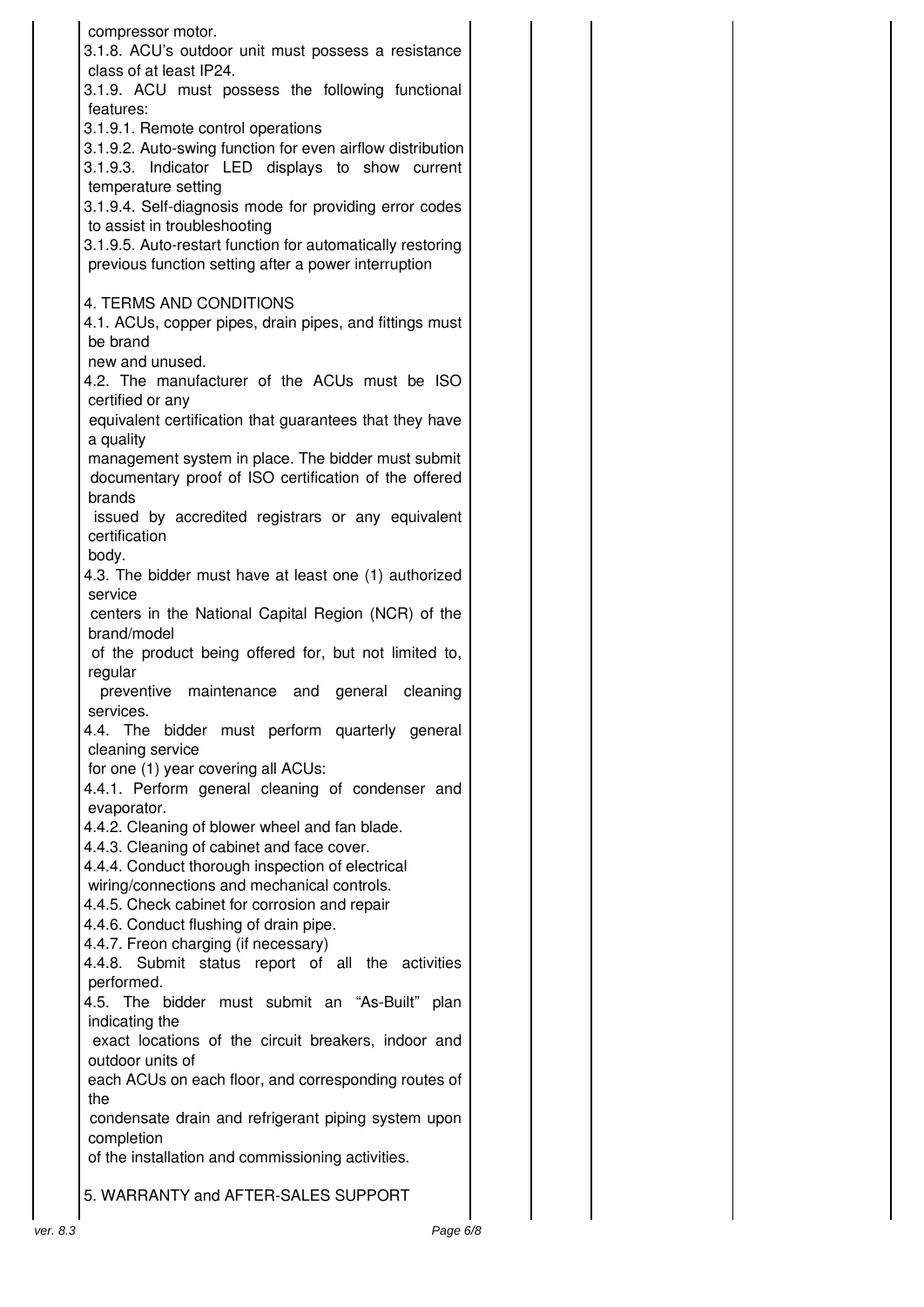| 5.1. All ACUs must carry five (5) years warranty for               |                |
|--------------------------------------------------------------------|----------------|
| compressor                                                         |                |
| and one (1) year for other parts and services that                 |                |
| cover defects in                                                   |                |
| materials and workmanship. Warranty service shall                  |                |
| commence from the date of end-user acceptance.                     |                |
| 5.2. Technical support services must be available 9                |                |
| hours per                                                          |                |
| day, Monday to Friday (including holidays), during<br>business     |                |
| hours, 9-6PM Philippines Standard Time (UTC+8)                     |                |
| 5.2.1. Must respond within four (4) business hours, and            |                |
| for                                                                |                |
| unresolved issues exceeding one (1) business day,                  |                |
| updates must                                                       |                |
| be made available to the end-users every three (3)                 |                |
| business                                                           |                |
| days.                                                              |                |
| 5.2.2. Any repair or replacement service must be                   |                |
| successfully                                                       |                |
| performed within twenty (20) business days.                        |                |
| 5.3. End-users must be able to request technical                   |                |
| support by                                                         |                |
| phone and/or email.                                                |                |
| 5.4. Onsite technical support may be requested for                 |                |
| special cases                                                      |                |
| including, but not limited to, the following issues:               |                |
| 5.4.1. Not activating                                              |                |
| 5.4.2. Not blowing cold air<br>5.4.3. ACU freezing up              |                |
| 5.4.4. Refrigerant leak                                            |                |
| 5.4.5. Leaking ducts and clogged drains                            |                |
| 5.4.6. Frozen evaporator coils                                     |                |
| 5.4.7. Electric control failure                                    |                |
| 5.4.8. Drainage problems                                           |                |
| 5.4.9. Thermostat sensor problems                                  |                |
|                                                                    |                |
| 6. DELIVERY AND PAYMENT TERMS                                      |                |
| 6.1. Delivery of the Goods and/or performance of                   |                |
| Services shall                                                     |                |
| be made by the Supplier within Thirty (30) calendar                |                |
| days upon                                                          |                |
| issuance of Notice to Proceed (NTP).                               |                |
| 6.2.<br>Payment<br>shall<br>be<br>made<br>only<br>upon             |                |
| certification/acceptance                                           |                |
| by the End User to the effect that the Goods have<br>been rendered |                |
| or delivered in accordance with the terms of this                  |                |
| Contract and                                                       |                |
| have been duly inspected and accepted. No payment                  |                |
| shall be                                                           |                |
| made for services not yet rendered or for supplies and             |                |
| materials                                                          |                |
| not yet delivered under this Contract.                             |                |
|                                                                    |                |
| TOTAL APPROVED BUDGET FOR THE CONTRACT (ABC):                      | Php 420,000.00 |
|                                                                    |                |